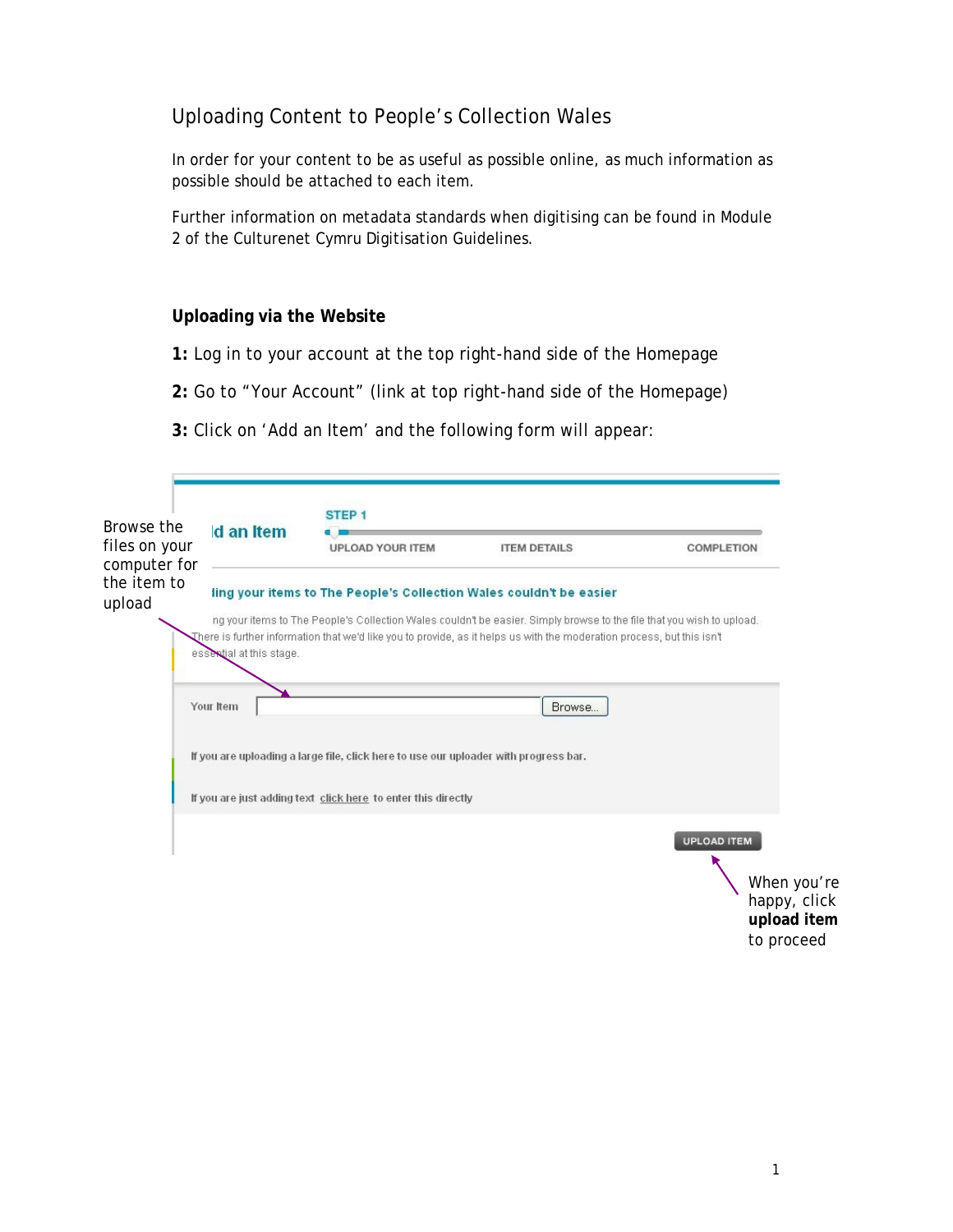#### **4: Adding information**

Once you've clicked "Upload Item" the following window will appear. Here you can add information to the item. Note that the system automatically takes the title from your filename so you need to change this.



There is an example of how this should be filled on **page 6**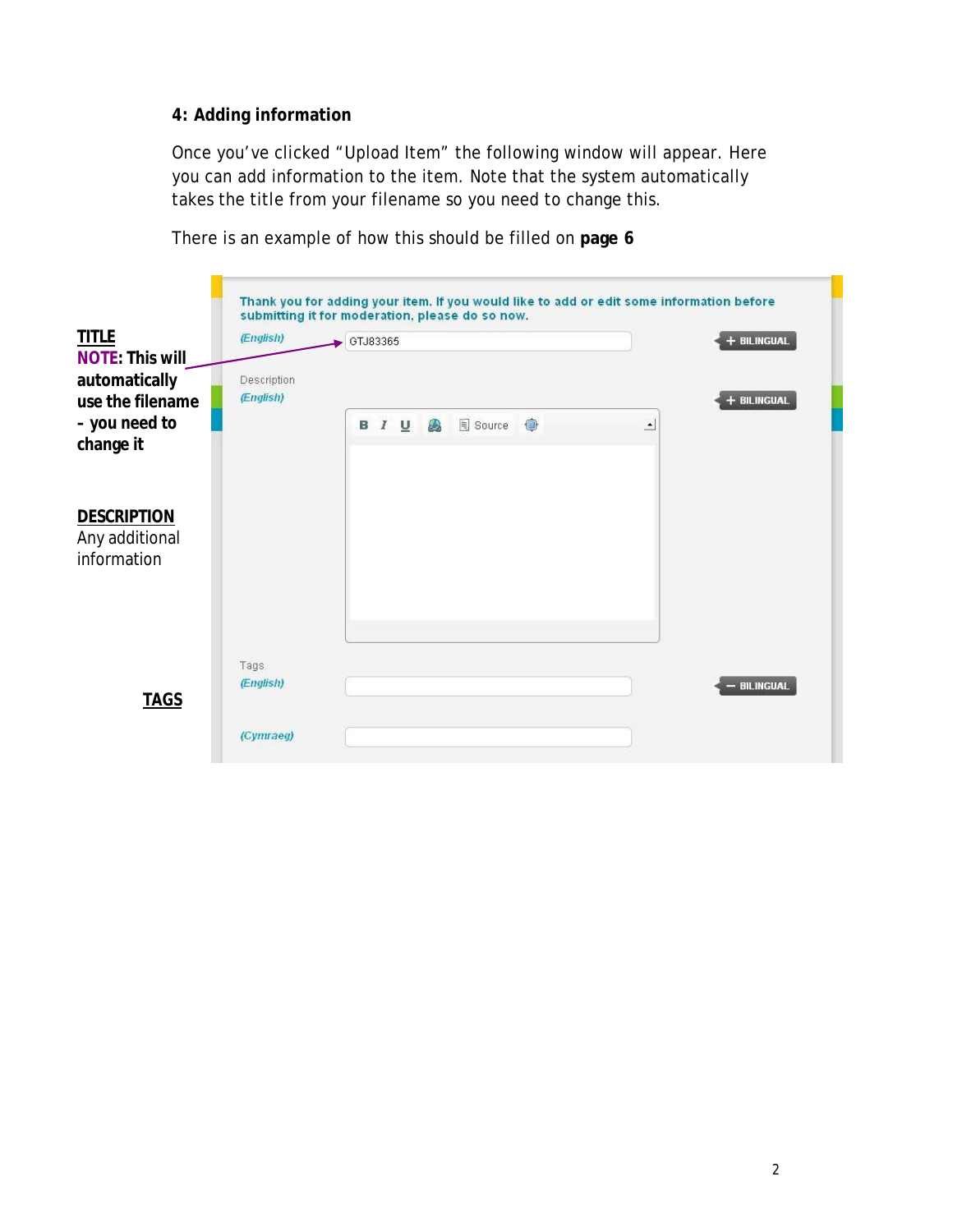#### **5: Copyright Information**

On the same page it is necessary to add information relating to the rights associated with the item. No item can be uploaded to the site without the contributor first agreeing to the Terms of Use and to licensing the item under the Creative Archive Licence.

Other information can also be added as shown below:

|                        | <b>Copyright Information</b>                                                                                                                                                               |                                                                      |  |
|------------------------|--------------------------------------------------------------------------------------------------------------------------------------------------------------------------------------------|----------------------------------------------------------------------|--|
|                        | I accept the Terms of Use and Privacy                                                                                                                                                      | You must agree to these<br>terms before the items<br>can be uploaded |  |
|                        | I have the right to upload this material and Lhave the right to allow others to use it under the<br><b>Creative Archive Licence</b><br>I have the read the Copyright Guide Copyright Guide |                                                                      |  |
| Who created this item? | Unknown                                                                                                                                                                                    |                                                                      |  |
| (English)              | Is there anything else we should know?<br><b>B I U A El Source ●</b><br>$\blacktriangle$                                                                                                   | Acknowledge other rights<br>holders or give thanks for               |  |
|                        | Reproduced by kind permission of ←<br>the Estate of John Jones and The<br>National Library of Wales.                                                                                       | permissions                                                          |  |
|                        | SUBMIT ITEM FOR MODERATION                                                                                                                                                                 |                                                                      |  |
|                        |                                                                                                                                                                                            | When you're happy,<br>Submit the Item for                            |  |

3

Moderation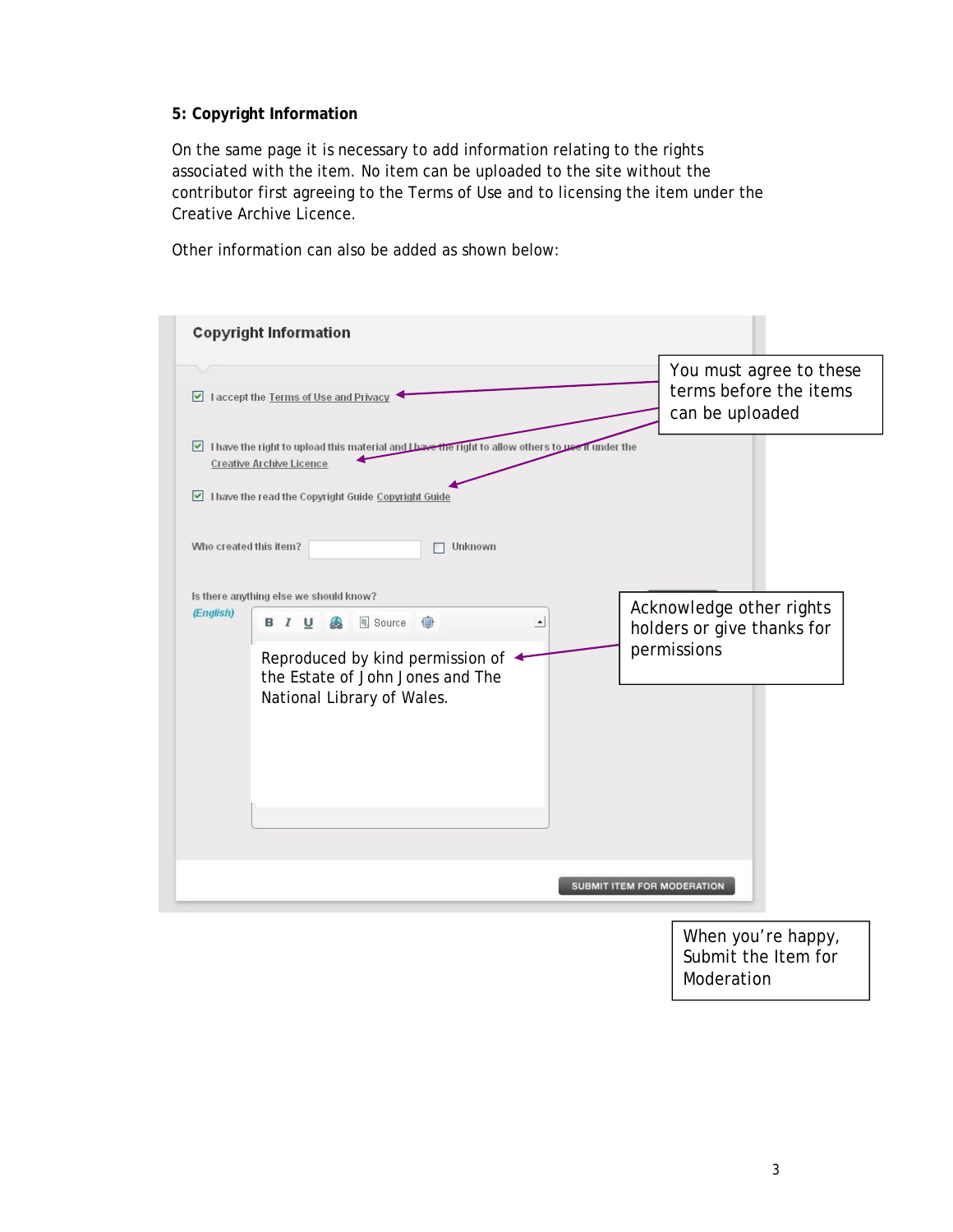Once you have submitted the item for Moderation, you can add further information to it during Step 3:

|                                                                                                                | <b>UPLOAD YOUR ITEM</b>         | <b>ITEM DETAILS</b>                                                                                               | <b>COMPLETION</b>  |
|----------------------------------------------------------------------------------------------------------------|---------------------------------|-------------------------------------------------------------------------------------------------------------------|--------------------|
|                                                                                                                |                                 |                                                                                                                   |                    |
| <b>Thank you</b>                                                                                               |                                 |                                                                                                                   |                    |
| others won't until it has been approved.                                                                       |                                 | Your item has now been submitted for moderation. You may use and view this item until moderation has occured, but |                    |
| You may now                                                                                                    |                                 |                                                                                                                   |                    |
| View this Item                                                                                                 |                                 | ×                                                                                                                 |                    |
| Edit its Title, Description, Tags, Date                                                                        |                                 | ×                                                                                                                 |                    |
| Add further copyright information                                                                              |                                 | ×                                                                                                                 |                    |
| Categorise this Item                                                                                           |                                 | ⋟                                                                                                                 |                    |
| Add it to our Maps                                                                                             |                                 | ×                                                                                                                 |                    |
|                                                                                                                |                                 |                                                                                                                   |                    |
| Add it to our Maps<br>Geo-locate the item<br>where it is most<br>commonly associated<br>using a simple mapping | Location<br>51.883685,-3.995936 | <b>B</b> Edit an Item - Location                                                                                  |                    |
| interface. Just double-<br>click to pinpoint the<br>location.                                                  |                                 |                                                                                                                   |                    |
| This is particularly<br>important if you want to<br>use items to create a<br>Trail on the site.                | Dinefwr<br>Park                 | Salutation fill<br>Llandeilo                                                                                      | ngel Inn<br>rms of |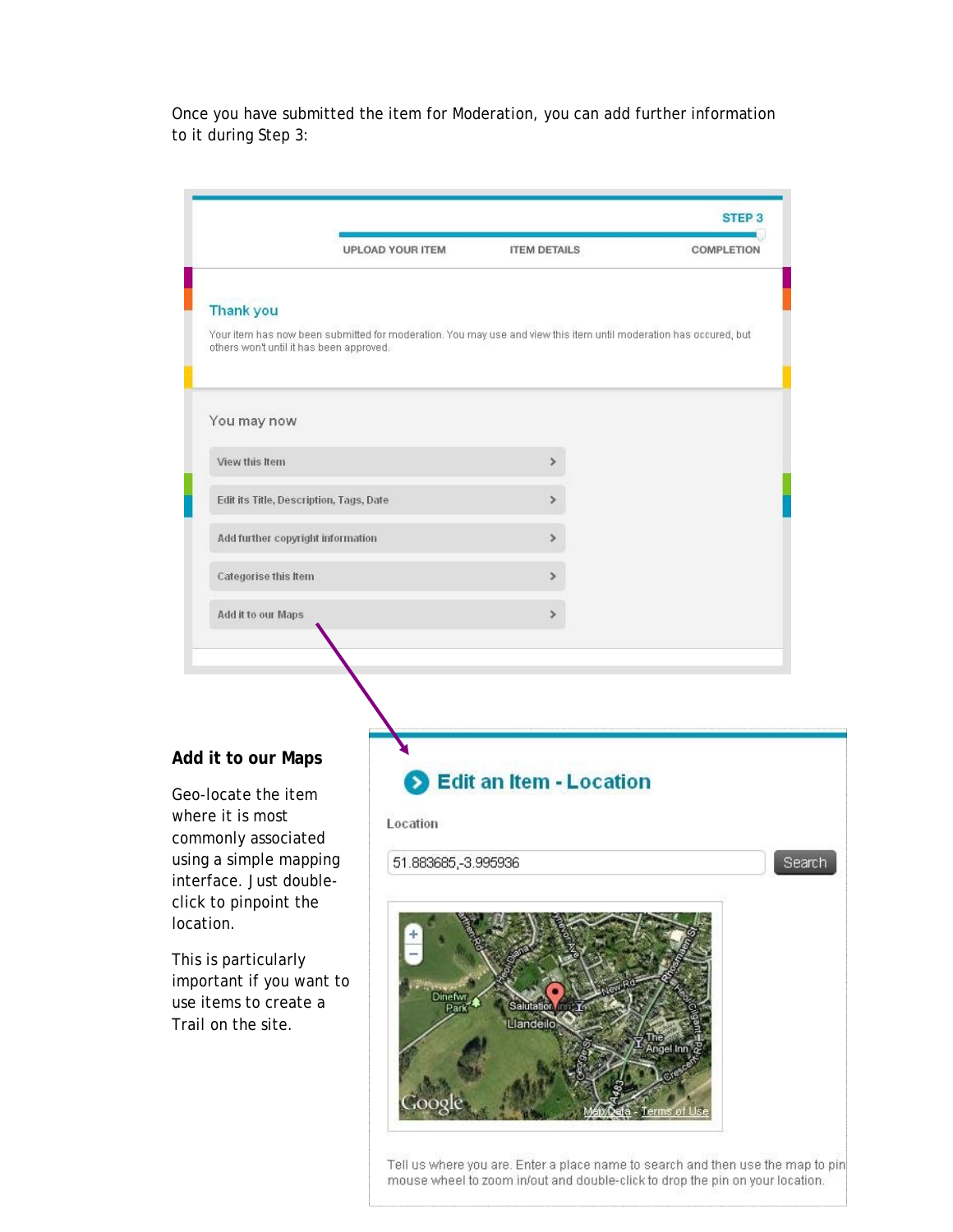**Add the item to a Collection or Group**

If you have already created a Collection or Group, you can add the item quickly and easily before it is moderated by going to 'Categorise this Item'.

# Edit an Item - Categorise this Item